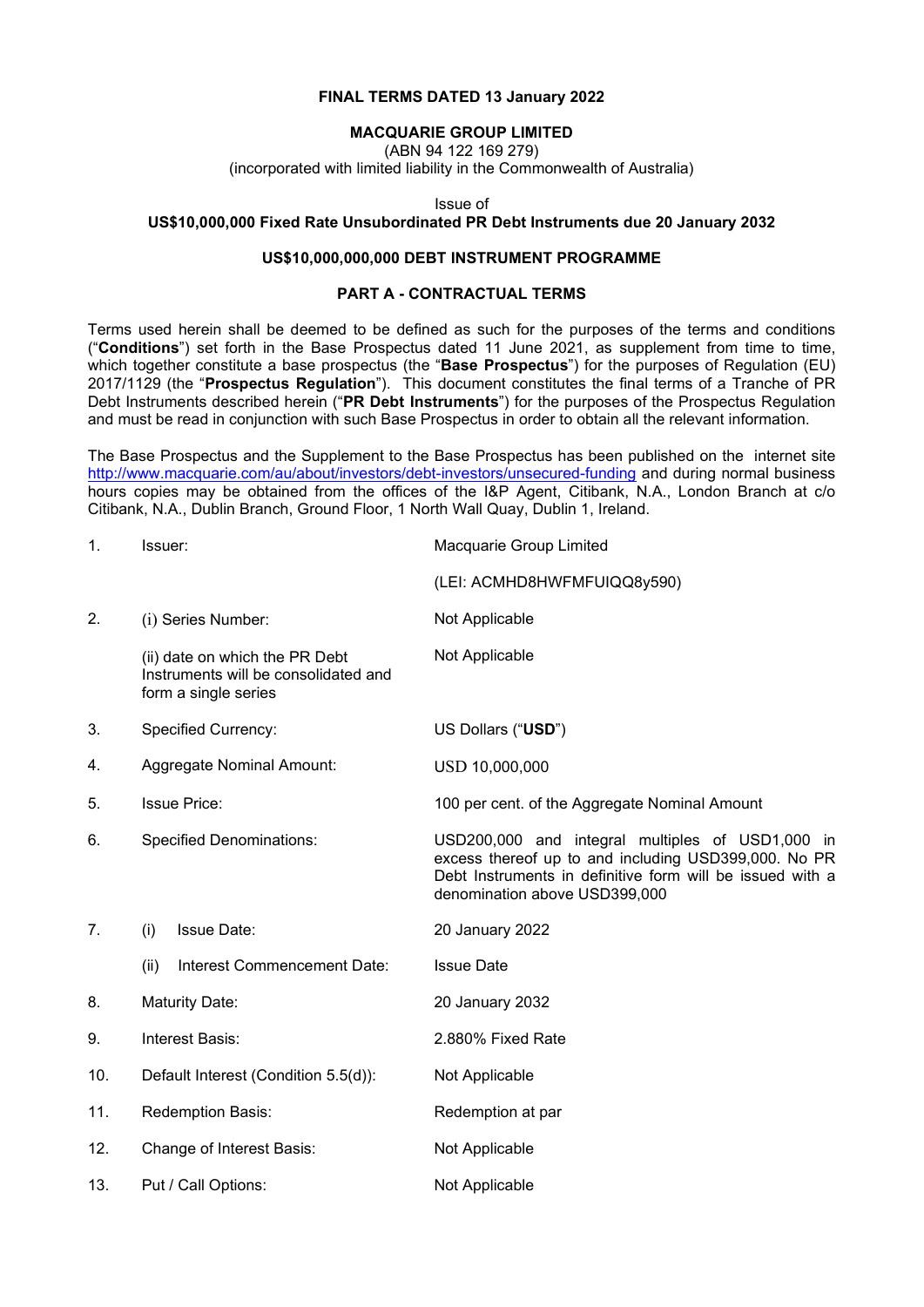# **PROVISIONS RELATING TO INTEREST (IF ANY) PAYABLE**

| 14. | <b>Fixed Rate PR Debt Instrument</b><br><b>Provisions:</b>           | Applicable - See Condition 5.2                                                                                                                                           |
|-----|----------------------------------------------------------------------|--------------------------------------------------------------------------------------------------------------------------------------------------------------------------|
|     | (i)<br>Interest Rate(s):                                             | 2.880% per annum payable semi-annually in arrears                                                                                                                        |
|     | (ii)<br>Interest Payment Date(s):                                    | 20 January and 20 June in each year (adjusted in<br>accordance with Business Day Convention) from and<br>including 20 June 2022 up to and including the Maturity<br>Date |
|     | <b>Fixed Coupon Amount:</b><br>(iii)                                 | USD2,880 per USD200,000                                                                                                                                                  |
|     | <b>Broken Amount:</b><br>(iv)                                        | Not Applicable                                                                                                                                                           |
|     | Day Count Fraction:<br>(v)                                           | 30/360, unadjusted                                                                                                                                                       |
|     | <b>Business Day Convention:</b><br>(vi)                              | <b>Following Business Day Convention</b>                                                                                                                                 |
|     |                                                                      |                                                                                                                                                                          |
| 15. | <b>Floating Rate PR Debt Instrument</b><br><b>Provisions:</b>        | Not Applicable                                                                                                                                                           |
| 16. | Zero Coupon PR Debt Instrument<br><b>Provisions:</b>                 | Not Applicable                                                                                                                                                           |
| 17. | <b>Fixed/Floating Rate Interest Rate</b><br><b>Provisions:</b>       | Not Applicable                                                                                                                                                           |
|     | PROVISIONS RELATING TO REDEMPTION                                    |                                                                                                                                                                          |
| 18. | Redemption at Issuer's option (Call):                                | Not Applicable                                                                                                                                                           |
| 19. | Redemption at PR Debt Instrument<br>Holder's option (Put):           | Not Applicable                                                                                                                                                           |
| 20. | <b>Final Redemption Amount of each</b><br><b>PR Debt Instrument:</b> | Maturity Redemption Amount: The outstanding principal<br>amount of the PR Debt Instruments                                                                               |
| 21. | <b>Early Redemption Amount</b>                                       |                                                                                                                                                                          |
|     | Early Redemption Amount (Tax)<br>(i)<br>(Condition 6.4):             | Outstanding nominal amount together with accrued<br>interest (if any) thereon of the PR Debt Instruments.                                                                |
|     | (ii) Early<br>Redemption<br>(Default) (Condition 9):                 | Amount Outstanding nominal amount together with accrued<br>interest (if any) thereon of the PR Debt Instruments.                                                         |
|     | <b>GENERAL PROVISIONS APPLICABLE TO THE PR DEBT INSTRUMENTS</b>      |                                                                                                                                                                          |

22. Form of PR Debt Instrument:

| (i) | Form: | Bearer (Condition 1.1). |
|-----|-------|-------------------------|
|     |       |                         |

Temporary Global PR Debt Instrument exchangeable for a Permanent Global PR Debt Instrument upon certification as to non-US beneficial ownership no earlier than 40 days after the completion of distribution of the PR Debt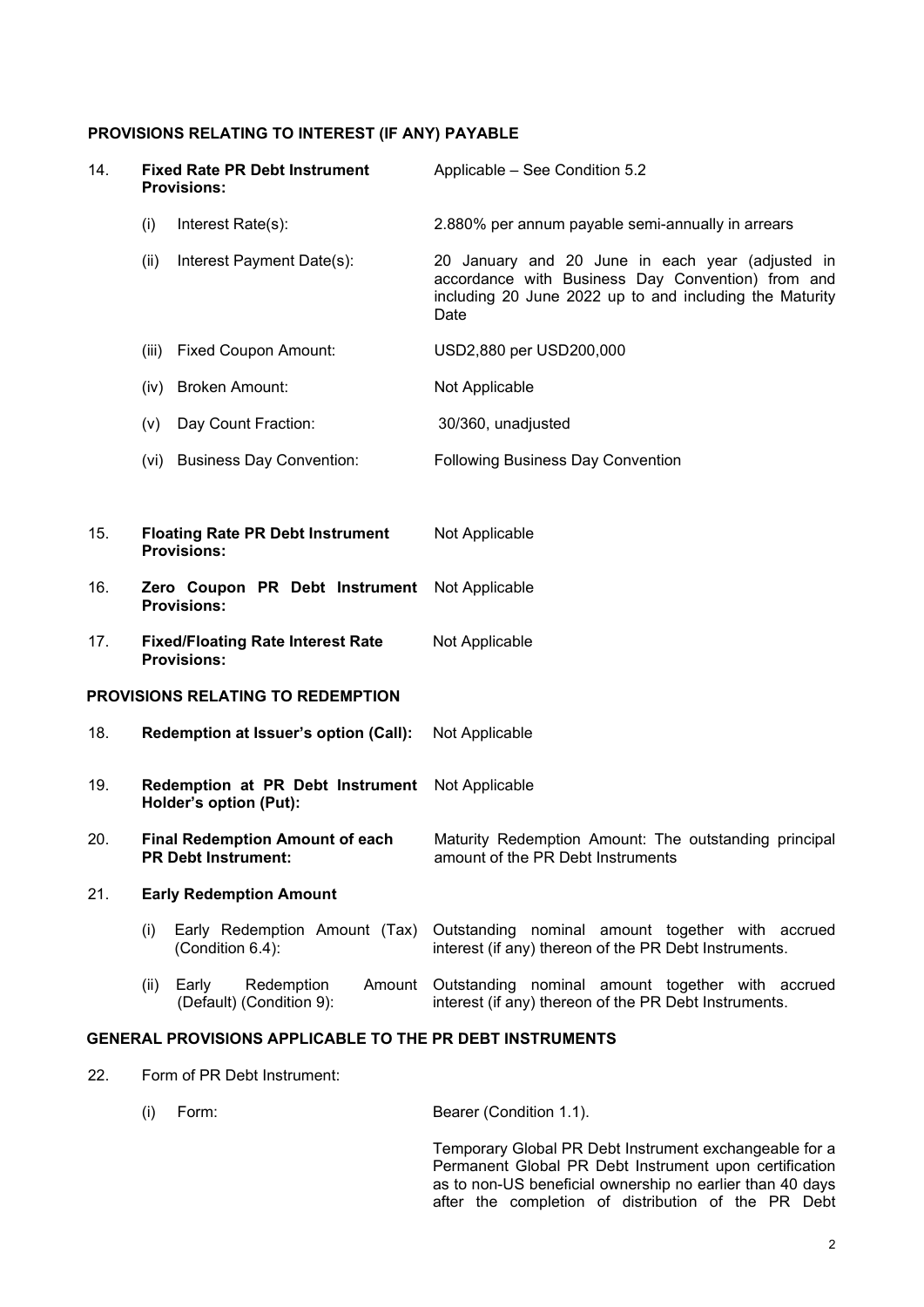Instruments as determined by the Issuing and Paying Agent, which is exchangeable for Definitive PR Debt Instruments in certain limited circumstances.

|     | Type:<br>(ii)                                                                                                                                  | Fixed Rate PR Debt Instrument |
|-----|------------------------------------------------------------------------------------------------------------------------------------------------|-------------------------------|
| 23. | Additional Business Centre:                                                                                                                    | New York and London           |
| 24. | Talons for future Coupons to be Not-Applicable<br>attached to Definitive PR<br>Debt<br>Instruments (and dates on which such<br>Talons mature): |                               |
| 25. | Governing law:                                                                                                                                 | The laws of New South Wales   |
| 26. | Place for notices:                                                                                                                             | Condition 18.1 will apply     |
| 27. | Public Offer:                                                                                                                                  | Not Applicable                |

## **DISTRIBUTION**

| 28. | U.S. Selling Restrictions:                       | <b>TEFRA: D Rules</b>       |
|-----|--------------------------------------------------|-----------------------------|
| 29. | Prohibition of Sales of EEA Retail<br>Investors: | Applicable                  |
| 30. | Method of Distribution:                          | Non-Syndicated              |
| 31. | If syndicated, names of managers:                | N/A                         |
| 32. | If non-syndicated, name of Dealer:               | Merrill Lynch International |
| 33. | Additional selling restrictions:                 | See Appendix 1              |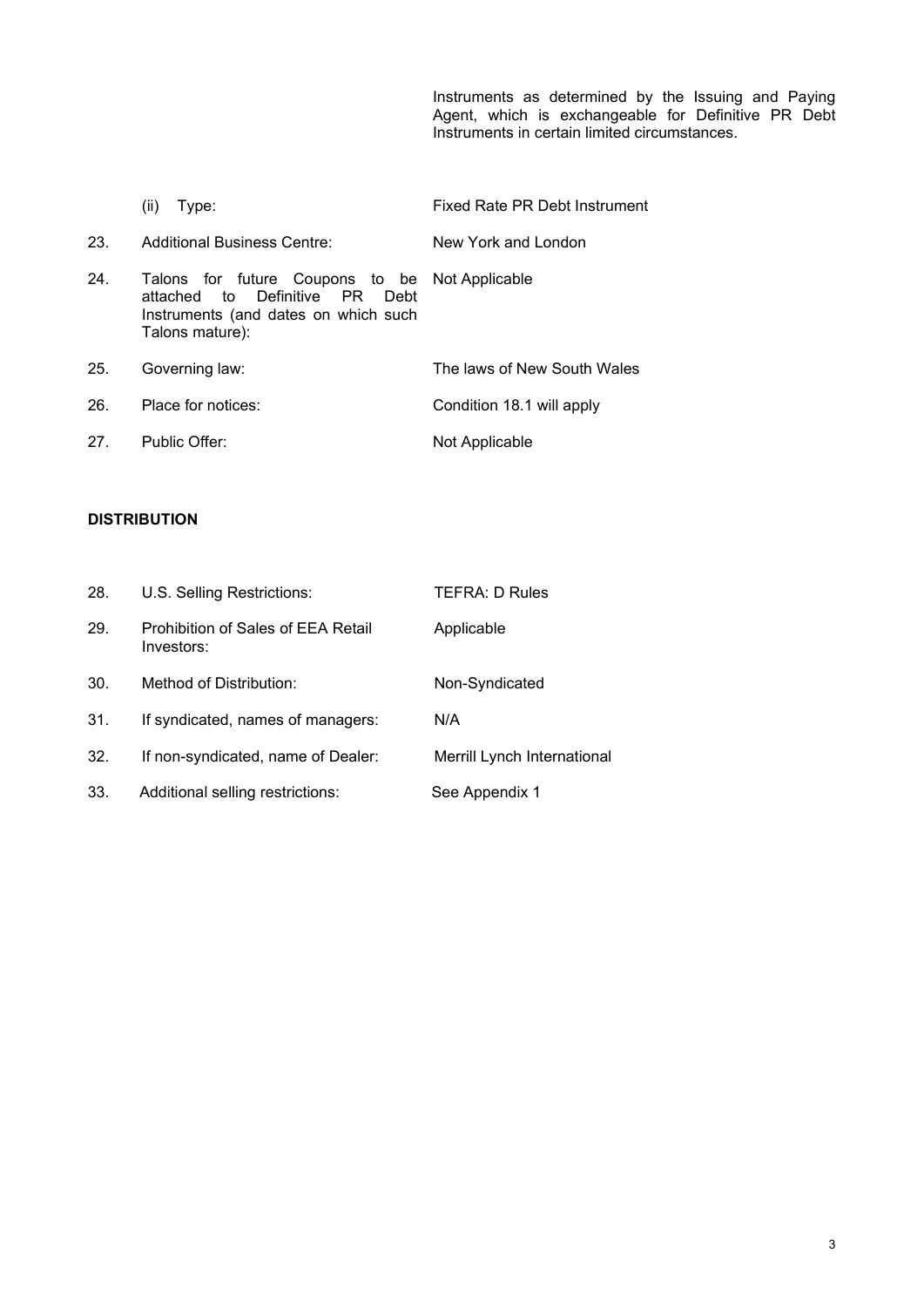## **CONFIRMED**

# **MACQUARIE GROUP LIMITED**

っ VSX By: Angus Cameron

Authorised Person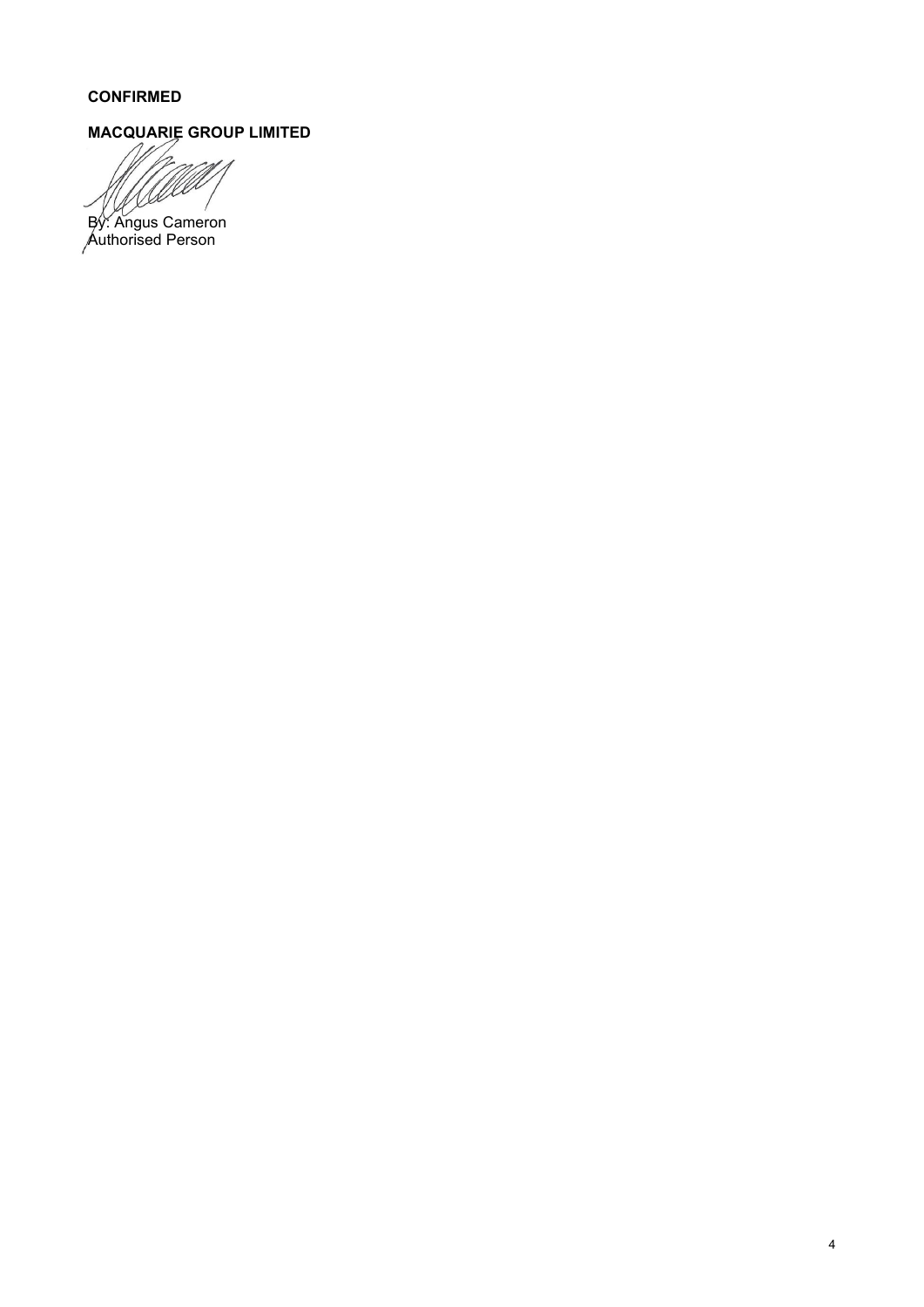### **PART B - OTHER INFORMATION**

#### 1. **LISTING AND ADMISSION TO TRADING**

| (i)  | Listing:              | Application will be made for the PR Debt Instruments to<br>be listed on the Official List of the UK Listing Authority<br>with effect from 20 January 2022                         |
|------|-----------------------|-----------------------------------------------------------------------------------------------------------------------------------------------------------------------------------|
| (ii) | Admission to trading: | Application will be made for the PR Debt Instruments to<br>be admitted to trading on the Regulated Market of the<br>London Stock Exchange plc with effect from 20 January<br>2022 |

## 2. **RATINGS**

| Credit Ratings: | The PR Debt Instruments to be issued have not been |
|-----------------|----------------------------------------------------|
|                 | rated by any rating agency.                        |

## 3. **INTERESTS OF NATURAL AND LEGAL PERSONS INVOLVED IN THE ISSUE**

Save for the fees payable to Merrill Lynch International as Dealer (as generally discussed in "Subscription and Sale" on pages 131-140 of the Base Prospectus dated 11 June 2021), so far as the Issuer is aware, no person involved in the offer of the PR Debt Instruments has an interest material to the offer.

### 4. **TOTAL EXPENSES**

|    | Estimated total expenses:                             | <b>GBP 445</b>             |
|----|-------------------------------------------------------|----------------------------|
|    | Use of proceeds:                                      | General corporate purposes |
| 5. | <b>YIELD (Fixed Rate PR Debt</b><br>Instruments only) |                            |
|    | Indication of yield:                                  | 2.880 per cent. per annum  |
| 6. | <b>OPERATIONAL INFORMATION</b>                        |                            |
|    | ISIN Code:                                            | XS2434392051               |
|    | Common Code:                                          | 243439205                  |
|    | CUSIP:                                                | Not Applicable             |